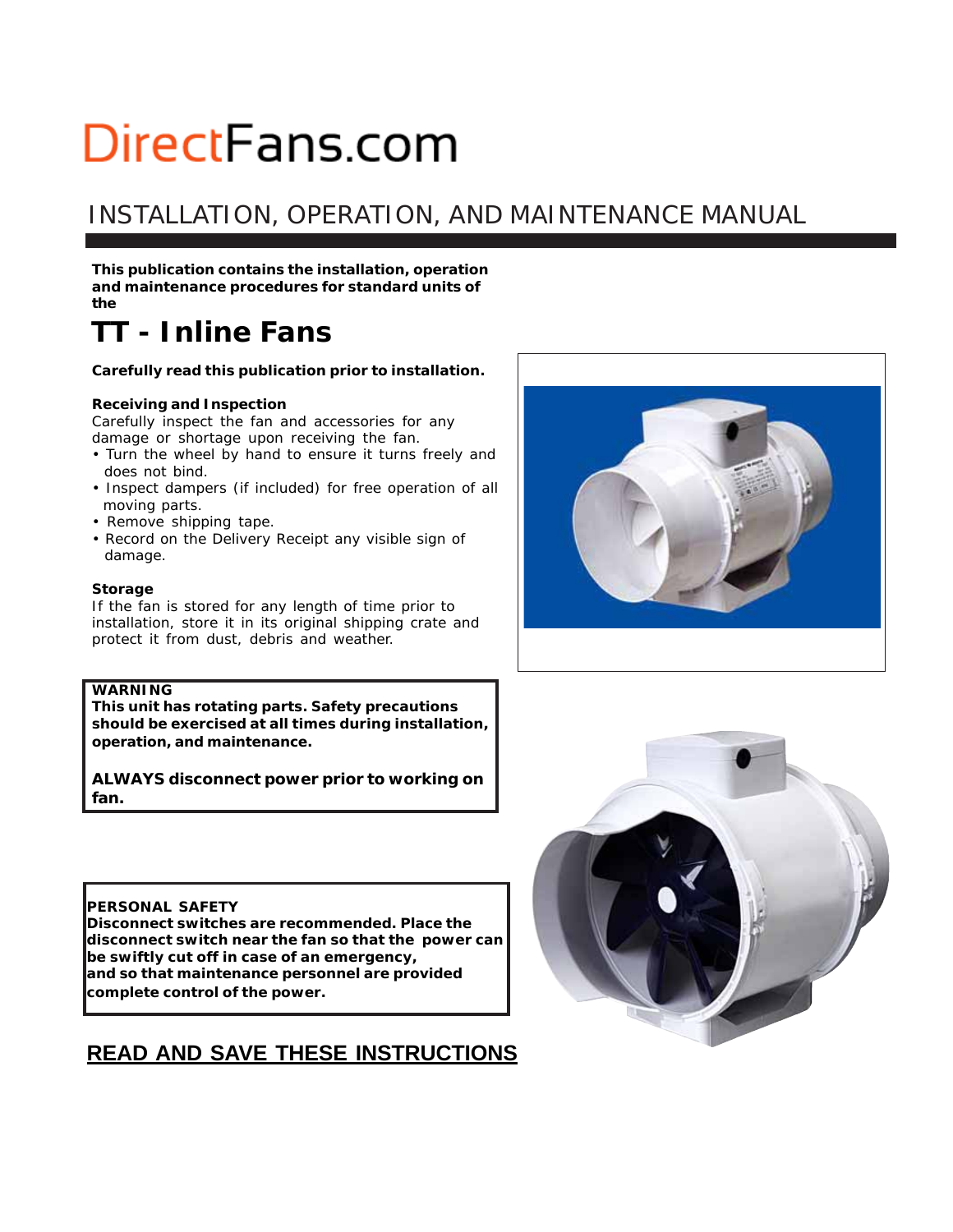## **Installation**

#### **Electrical Supply**

Check that the voltage and circuit details on the fan are suitable for your supply.

**Caution: Never work on a fan unless power is turned off.**

#### **Wiring**

All wiring should be carried out in compliance with regulations for electrical installations and comply with any local requirements.

**Caution: Never work on a fan unless power is turned off.**

#### **Starting**

All fans are suitable for direct starting by switch or direct line starter. All fans may be directly controlled by thermostat or similar devices, provided that the current rating is at least three times the motor rating.

#### **Rotating**

The direction of rotation, looking into the hub of the blower, is clockwise.

#### **Mounting (See images to the right)**

All fans are suitable for mounting in any plane. The fan operates mounted on a wall or ceilings, as well as any other flat surface. First you remove the center wheel from the housing by releasing the two clips on each side of the housing. Then screw the housing in the desired position and place. Lastly you simply place the wheel back into the housing and clip it back in and the mounting is complete.

#### **Ductwork Connection**

Flexible ducting should be clamped to the unit by using screw tensioned connector clips or duct tape. Rigid ducting should be connected with a flexible connector and screw tensioned clip or insulated fast clamp.





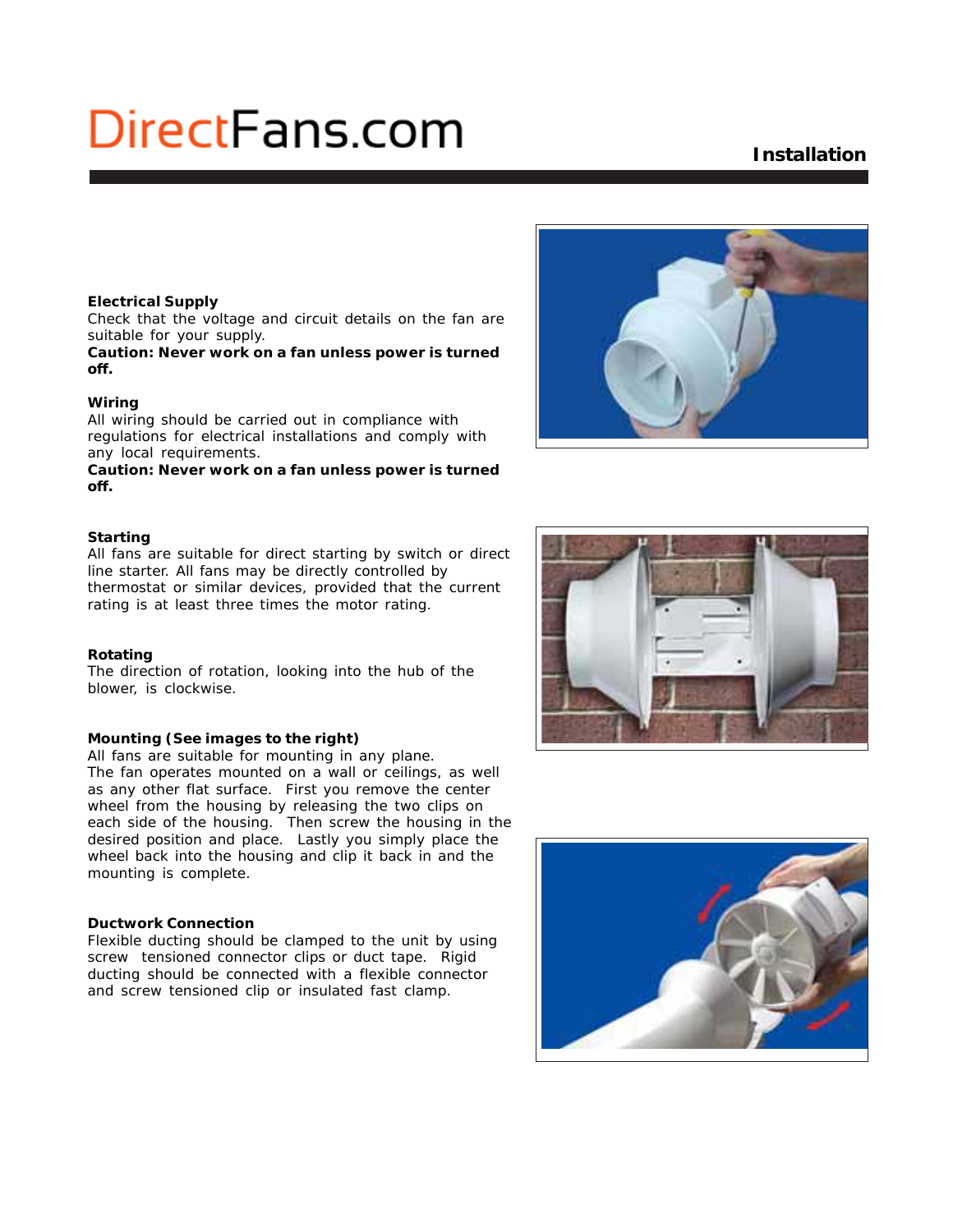### **Dimensions**



| <b>Type</b>   | ו ו  | D1   |        |      |
|---------------|------|------|--------|------|
| <b>TT100S</b> | 33/4 | 71/4 | 142/5  | 94/5 |
| <b>TT150</b>  | 53/4 | 71/2 | 11.3/5 | 95/6 |

**All dimensions in inches**

### **Wiring Diagrams**

#### **Models: TT Inline Fans**



\*Electrical panel on housing

The connection scheme of the fan to the fixed wiring are shown where:  $M =$  electric engine of fan,  $X =$  terminal box. When the fan is running at the one speed, it is necessary to connect the circuit wire L to the terminal according to the reqired rotation speed: LH max. speed or LL min. speed.

#### **WIRING DIAGRAM**